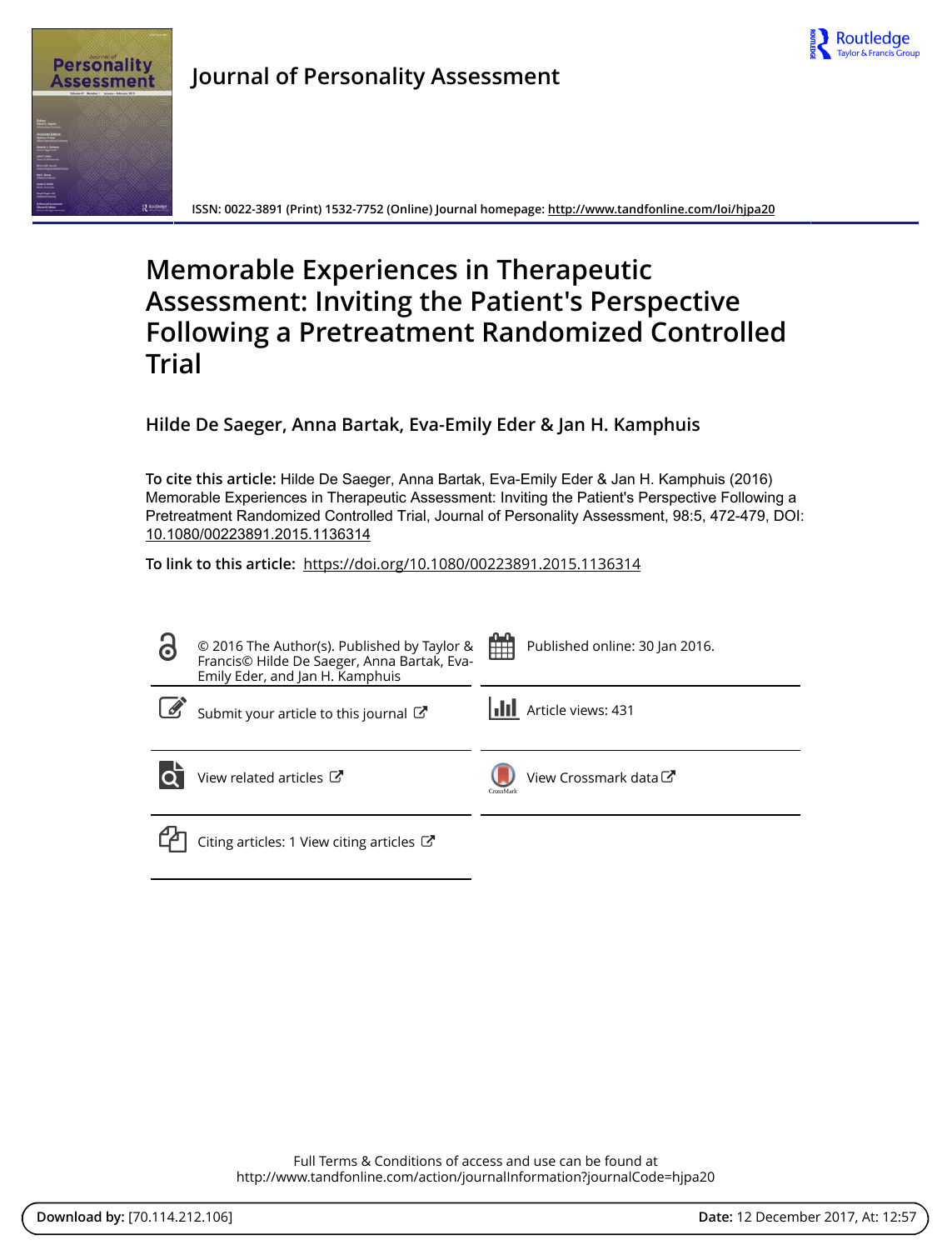## Memorable Experiences in Therapeutic Assessment: Inviting the Patient's Perspective Following a Pretreatment Randomized Controlled Trial

Hilde De Saeger,<sup>1</sup> Anna Bartak,<sup>[2](#page-1-0)</sup> Eva-Emily Eder,<sup>2</sup> and Jan H. Kamphuis<sup>[1,2](#page-1-0)</sup>

<span id="page-1-0"></span><sup>1</sup>De Viersprong, Halsteren, The Netherlands; <sup>2</sup>Department of Psychology, University of Amsterdam, The Netherlands

## **ABSTRACT**

Accumulating evidence documents the efficacy of Therapeutic Assessment (TA) in terms of symptom reduction and other outcomes, but only minimal data speak to the patient's perspective of what is memorable, or potentially important, about this intervention. In line with the humanistic and phenomenological philosophy of TA, we solicited patient input by asking personality disorder (PD) patients who participated in a recent randomized controlled trial (De Saeger et al., [2014](#page-7-0)) about their experiences. We report on 10 PD patients who were administered semistructured interviews designed to assess an in-depth perspective of undergoing TA. Our methodological approach can be described as phenomenological and integrative, approximating guidelines provided by the Consensual Qualitative Research paradigm (Hill, [2012](#page-7-1)). Four core content domains emerged from the transcribed and coded interview protocols: (a) relationship aspects, (b) new insight into personal dynamics, (c) sense of empowerment, and (d) validation of self. Novel experiences were mostly of a relational nature, and pertained to feeling of being treated like an equal and essential partner in a highly individualized venture. Research and clinical implications of these patient reports of TA participation are discussed.

Therapeutic Assessment (TA) is a semistructured method of collaborative psychological assessment, which, in addition to regular information gathering purposes, also explicitly aims for therapeutic impact (Finn & Tonsager, [1997](#page-7-2)). The TA assessor is a participating observer whose primary goal is to help the patient gain new information that could help him or her improve the patient's quality of life. Throughout TA, patient and assessor work collaboratively. The process commences by formulating individualized assessment questions, which subsequently orient the testing phase and the interactive summary and discussion session. Accordingly, assessment is clientfocused rather than test-focused (Finn, [2007;](#page-7-3) Finn & Tonsager, [1997\)](#page-7-2).

Accumulating evidence suggests that TA can be an effective intervention in various populations, although the specific outcomes appear to be contingent on several factors. For example, immediate symptomatic improvement, commensurate with or better than the impact of psychotherapy, was noted in student health center samples (Finn & Tonsager, [1992;](#page-7-4) Newman & Greenway, [1997\)](#page-8-0), but not in patients with eating disorders or personality disorders (De Saeger et al., [2014](#page-7-0); Peters, [2001\)](#page-8-1). For these patients, however, favorable differences emerged on process variables like alliance ratings, satisfaction, and preparation for psychotherapy. Conversely, in a sample of patients with borderline personality disorder who received manual assisted cognitive therapy, somewhat greater clinical improvement was associated with the introduction of add-on TA, but, contrary to expectation, no superior treatment retention was found

(Morey, Lowmaster, & Hopwood [2010\)](#page-8-2). Some of the noted inconsistencies might be due to differences in patient characteristics (e.g., differences in diagnostic severity, age) or nature of referral (self-referred or other-referred), but these could also be due to differences in the operationalization of the model. For example, De Saeger et al. ([2014\)](#page-7-0) were the first to conduct a trial in adult patients executing the full model; that is, including performance-based testing (i.e., Rorschach Inkblot Method in that study) and assessment intervention sessions. Presumably, a better understanding of this complex pattern of outcomes would be furthered if we better understood the critical mechanisms of change during TA. Such research, however, requires highly powered statistical designs (e.g., dismantling studies with a large sample size), which are often hard to conduct in real-life clinical settings for both logistic and ethical reasons.

An alternative heuristic strategy, much in line with TA's underlying humanistic philosophy, is to enlist the patients' perspectives on what they deem memorable or novel about the TA experience. Fischer ([2006\)](#page-7-5), developer of the related collaborative model of assessment, has long emphasized the similarities in the philosophy of collaborative and therapeutic assessment and the method of qualitative psychological research: "It is my hope that considering the similarities of individualized–collaborative psychological assessment and qualitative psychological research will encourage us to regard data as being instances of persons in lived relations to environment, others, and self " (p. 354). Indeed, in TA, patients are treated as collaborators throughout the assessment process, and to involve them in this

CONTACT Jan H. Kamphuis j.h.kamphuis@uva.nl Department of Psychology, University of Amsterdam, Nieuwe Achtergracht 129B, 1018 WS Amsterdam, The Netherlands.

© 2016 Hilde De Saeger, Anna Bartak, Eva-Emily Eder, and Jan H. Kamphuis. Published by Taylor & Francis.

ARTICLE HISTORY Received 7 July 2014 Revised 10 November 2015

**a** OPEN ACCESS

This is an Open Access article distributed under the terms of the Creative Commons Attribution-NonCommercial-NoDerivatives License [\(http://creativecommons.org/licenses/by-nc-nd/4.0/\)](http://creativecommons.org/licenses/by-nc-nd/4.0/), which permits non-commercial re-use, distribution, and reproduction in any medium, provided the original work is properly cited, and is not altered, transformed, or built upon in any way.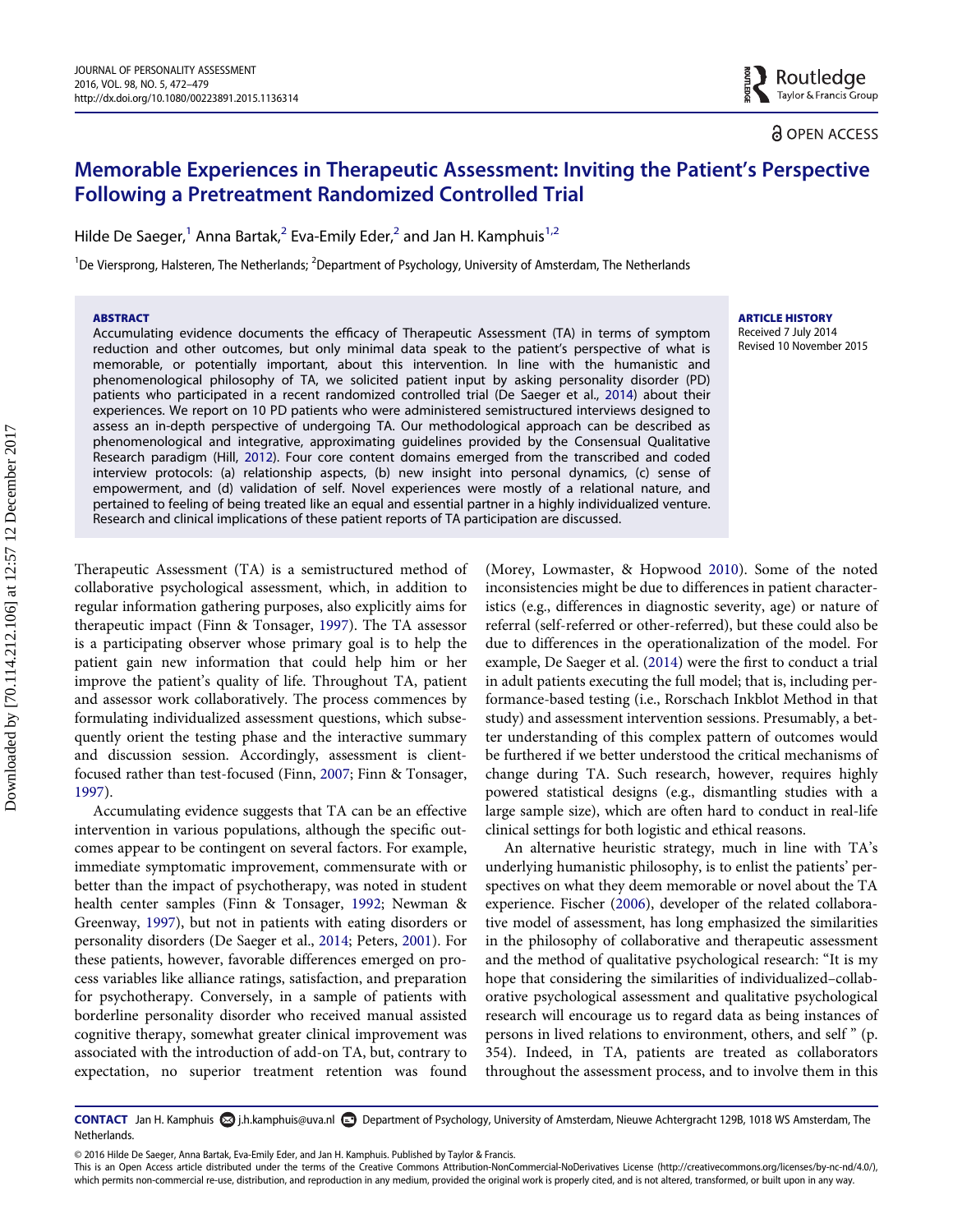way in the empirical research seems like a highly consistent extension of this general approach. Accordingly, we wanted to conduct an in-depth, qualitative examination of the patients' experience of TA to better understand what they remember and take away from it. Remarkably little is known from this perspective, although the research by Ward ([2008\)](#page-8-3) broke new ground by capturing the experiences of six assessee and six assessor experiences of significant events in psychological assessment feedback. Although these findings inform us about assessment feedback experiences generated in a regular information gathering assessment (IGA), they cannot speak to TA specifically.

Our methodological approach can be described as phenomenological and integrative (e.g., following suggestions by Kuckartz [[2014](#page-8-4)], Creswell [\[2012\]](#page-7-6), Elliott, Fischer, & Rennie [[1999](#page-7-7)], and Malterud [[2001](#page-8-5)]), but overall comes closest to the guidelines provided by consensual qualitative research (CQR; Hill, [2012](#page-7-1); Hill, Thompson, & Williams, [1997](#page-8-6)). Its essential components are the use of (a) openended questions in semistructured data collection techniques; (b) several judges throughout the data analysis process to foster multiple perspectives; (c) consensus to arrive at judgments about the meaning of the data; (d) at least one auditor to check the work of the primary team of judges; and (e) domains, core ideas, and cross-analyses in the data analysis. We approximated adherence to these guidelines, but opted for a slightly modified approach. Specifically, instead of thickening the raw material into core ideas, we decided to stay very close to the wording of the participants' reports, and coded original text segments directly into domains and categories (akin to in vivo coding). We largely modeled the presentation of our results according to the principles of CQR, again relying heavily on verbatim reports to illustrate the emerging content.

In sum, among personality disorder (PD) patients who had participated in our randomized controlled trial (RCT) comparing TA with an alternative, highly structured pretreatment motivation package (goal-focused pretreatment intervention [GFPTI]), as described in De Saeger et al.  $(2014)$  $(2014)$ ,<sup>1</sup> we conducted semistructured patient interviews to capture the patient's experience of TA with respect to three specific questions:

- 1. What aspects of TA (if any) do patients report as memorable?
- 2. What aspects of TA (if any) do patients deem new, different, or distinctive?
- 3. What aspects of TA (if any) do patients report as negative about TA?

Patient reports on these questions might elucidate and explain the generally highly favorable process outcomes observed in the original RCT, as well as generate hypotheses about particularly effective ingredients of TA from the patient's perspective. These hypotheses in turn, could then be put to experimental tests in future studies (e.g., using a dismantling design), and, more generally, serve to tighten the conceptual underpinnings of TA.

## Method

## TA patients

Participants were drawn from the sample of a recent RCT in patients with PDs ( $N = 37$ ) awaiting their treatment (De Saeger et al., [2014\)](#page-7-0). This RCT ran from June 2010 to September 2012 at de Viersprong, a specialized clinic in the Netherlands for the assessment and evidence-based treatment of PDs.

The total sample consisted of 4 women and 6 men with a mean age of 47.3 years ( $SD = 11.0$ ). The average time that elapsed between the end of the intervention and the qualitative study was 1.5 years ( $SD = 0.56$ ). Following TA, 6 patients received outpatient treatment for 6 months, and 4 patients received inpatient clinical treatment. All but 1 of the participating patients had completed their subsequent treatments, and 1 patient was scheduled to terminate treatment the next week.

Of note, all participants received a primary clinical diagnosis of one or more PDs, which was confirmed in 5 out of 7 cases (71.4%) by the administration at intake of the Structural Clinical Interview for DSM Disorders, Axis II (SCID– II; First, Gibbon, Spitzer, Williams, & Benjamin, [1997,](#page-7-8) Weertman, Arntz, & Kerkhofs, [2000\)](#page-8-7); 3 patients were not administered the SCID due to logistic problems at the institution. These latter patients did receive a clinical PD diagnosis; 2 patients were evaluated as meeting criteria for PD not otherwise specified (with borderline and narcissistic features, and with borderline, paranoid, and avoidant features, respectively), and 1 met criteria for avoidant PD. Of those who were administered the SCID–II, 3 patients met criteria for a Cluster B PD diagnosis, and two for a Cluster C diagnosis. The patients who did not fully satisfy the diagnostic threshold for PD met four PD criteria; 1 patient for obsessive–compulsive PD and the other for narcissistic PD.

This sample consisted of patients with an extensive treatment history; 9 out of 10 (90%) of the patients reported their problems as existing for more than 5 years; 9 had received psychotherapy before entering the RCT study (De Saeger et al., [2014](#page-7-0)), 4 at the inpatient level; and half of the sample was currently on medication. Six out of 10 patients rated the severity of their problems as high. In sum, this sample appeared highly similar in clinical characteristics to those included in the larger sample frame of the RCT.

The original RCT included a comparison between TA and a highly structured motivational pretreatment package (GFPTI). The TA intervention comprised four sessions, which together operationalized the full model of TA. More specifically, collaborative assessment question formulation was followed by administration of both self-report tests and performance-based tests, including the Minnesota Multiphasic Personality Inventory–2 (Butcher, Dahlstrom, Graham, Tellegen, & Kaemmer, [1989\)](#page-7-9) and Rorschach Inkblot Method (Exner, [2009\)](#page-7-10). After the standardized test administration and coding phase, the experiential nonstandardized techniques were employed in the assessment intervention sessions (Finn, [2007](#page-7-3)). Finally, individualized interactive feedback was provided, as well as written feedback formatted as a personalized letter. For more detail on this study, we refer the reader to De Saeger et al. [\(2014\)](#page-7-0).

<sup>&</sup>lt;sup>1</sup>Of note, we conducted essentially the same interview on a subsample of patients undergoing GFPTI. The scope of this study is limited to patients' experiences of TA.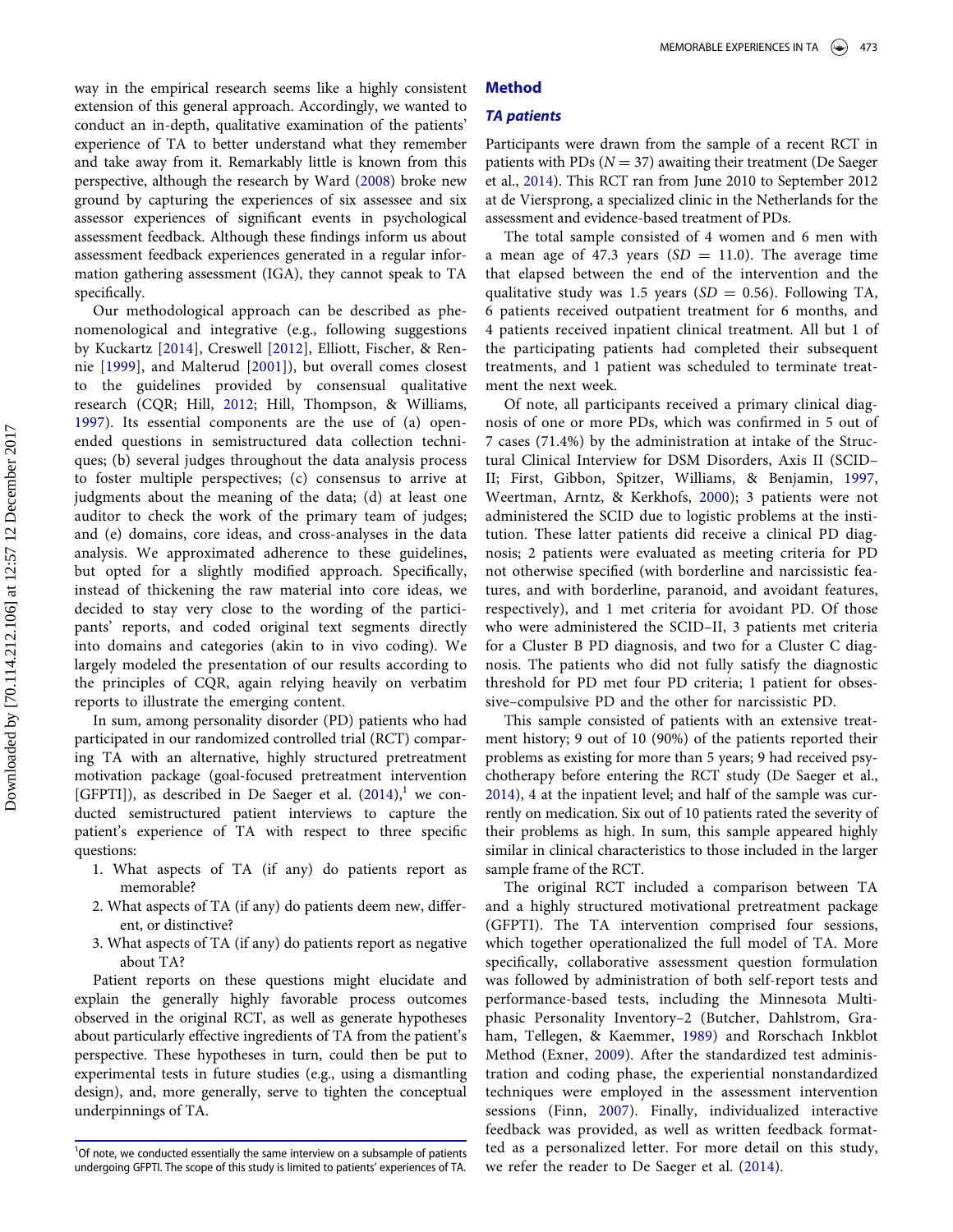## Researchers

The research team consisted of five researchers with diversely pertinent backgrounds, including two graduate psychology students, a researcher and psychotherapist in training, a licensed psychotherapist and junior researcher, and a university professor. All but one were female, and all were White Europeans. Several researchers have emphasized the importance of researchers bracketing their expectations and owning their perspective prior to their qualitative inquiry (e.g., Creswell, [2012;](#page-7-6) Elliott et al., [1999;](#page-7-7) Morrow, [2005\)](#page-8-8). Accordingly, each of the authors prepared a personal statement detailing his or her pertinent theoretical, methodological, and personal orientation to this research project. These statements are available on request.

#### Interview

Three researchers (J. H. Kamphuis, H. De Saeger, A. Bartak) developed the schedule for the semistructured in-depth patient interviews. As can be seen in the Appendix, the interview schedule solicited material according to three broadly introduced themes: (a) what patients deemed most memorable about TA (What stuck with you most about TA?), (b) novel experiences related to TA (Was there anything that surprised you about the TA sessions? Anything new?), (c) possible negative experiences related to TA (Were there any aspects of TA that you experienced as unpleasant?). Each of these open-ended entry questions could be followed up with (specifically suggested) helpful probes. As a preliminary "checking in," the interviewer always posed a couple of general questions to reconnect, break the ice, and get a first spontaneous recall of the patient's experience of TA. Also, at several points during the interview, the interviewer checked in with participants to make sure they felt comfortable.

## **Procedures**

#### Recruiting patients

As distant memories are presumably less reliable, we opted for a convenience sampling strategy that favored most recent cases. An additional consideration that guided this choice was that we did not want to intrude in the lives of patients who might have completed their treatments a long time ago. Data collection in qualitative studies usually continues until stability of content and themes occur (Miles & Huberman, [1994](#page-8-9)). Generally, it is hard to predict when this will emerge. We based the number of participants on studies of somewhat similar clinical themes and questions (see, e.g., Hill, [2012](#page-7-1); Van der Heiden, Gebhardt, Willemsen, Nagelhout, & Dijkstra, [2013](#page-8-10); Wittkampf et al., [2008](#page-8-11)). Based on these estimates, we invited the last 15 patients from the TA pretreatment intervention to take part in this qualitative study. These patients received an invitation letter, together with an information sheet and informed consent form. One week later they were contacted by phone (by H. De Saeger) who inquired about their participation, addressed any remaining questions, and when consent was given, arranged a convenient time to conduct the interview. Two patients refused participation and the remaining 3 patients did not respond to either the letter or voice mail messages. A final sample of 10 patients

(67% response) completed the interview. Estimating stability is a complex issue, as one can never rule out that new content might emerge in a subsequent interview. Nevertheless, we felt reasonably confident about the representativeness of our sample, and concurred that the final two patient interviews had not yielded new content categories. Patients received no compensation for their participation, and participation was fully confidential.

## **Interviewing**

The first author (H. De Saeger) conducted the interviews ( $N =$ 10) during July 2013. We reasoned that she would be in the best position to relate to the experiences of these patients, given (a) her clinical experience with this sometimes challenging group of patients (e.g., establishing rapport), and (b) familiarity with the interventions (both with respect to TA and subsequent treatment programs in the de Viersprong setting). Moreover, she is a licensed clinician with extensive experience in conducting unstructured and semistructured clinical interviews, but had never served as assessor or therapist for any of the patients in this sample. Two mock interviews (with the auditor, J. H. Kamphuis) were conducted and processed in detail, before we proceeded to administer the interview to the patients. The first two patient interviews were monitored by the (internal) auditor (J. H. Kamphuis), to make sure no leading questions were asked, and that the interviewer kept sufficient focus. No changes were made. Each interview was conducted and recorded from a secure connection using a Skype voice recorder and lasted approximately 30 min (range  $= 22-36$  min). At the beginning of each interview, we reminded the patient of the procedure of audiotaping and confidentiality, and then started the recorder.

#### Training and transcribing

As part of their training, two graduate students studied two textbooks on qualitative data analysis (Kuckartz, [2014;](#page-8-4) Miles & Huberman, [1994](#page-8-9)) as well as selected qualitative research articles. They were also provided with several pertinent papers to familiarize themselves with TA, PD, and the original RCT (De Saeger et al., [2014](#page-7-0)). The training further consisted of discussing the literature in the primary research team, and deciding on a coding strategy. Subsequently, one afternoon was scheduled to familiarize the primary coders with the MAXQDA program, a qualitative data analysis software package (Verbi, Germany) we used for the transcription, coding, and analysis of the interviews. All identifying information was removed from the transcripts, and each received an anonymous code instead. The graduate students then transcribed the first two interviews into MAXQDA-11. Every transcript was crosschecked by the other transcriber.

#### Data analytic strategy

#### Consensus coding

The emphasis on the consensus process is one of the hallmarks of the CQR method. Weekly meetings of the primary coding team (H. De Saeger, A. Bartak, E.-E. Eder, T. Velthuis) were held to discuss coding into domains and categories. All members of the team were encouraged to share their thoughts and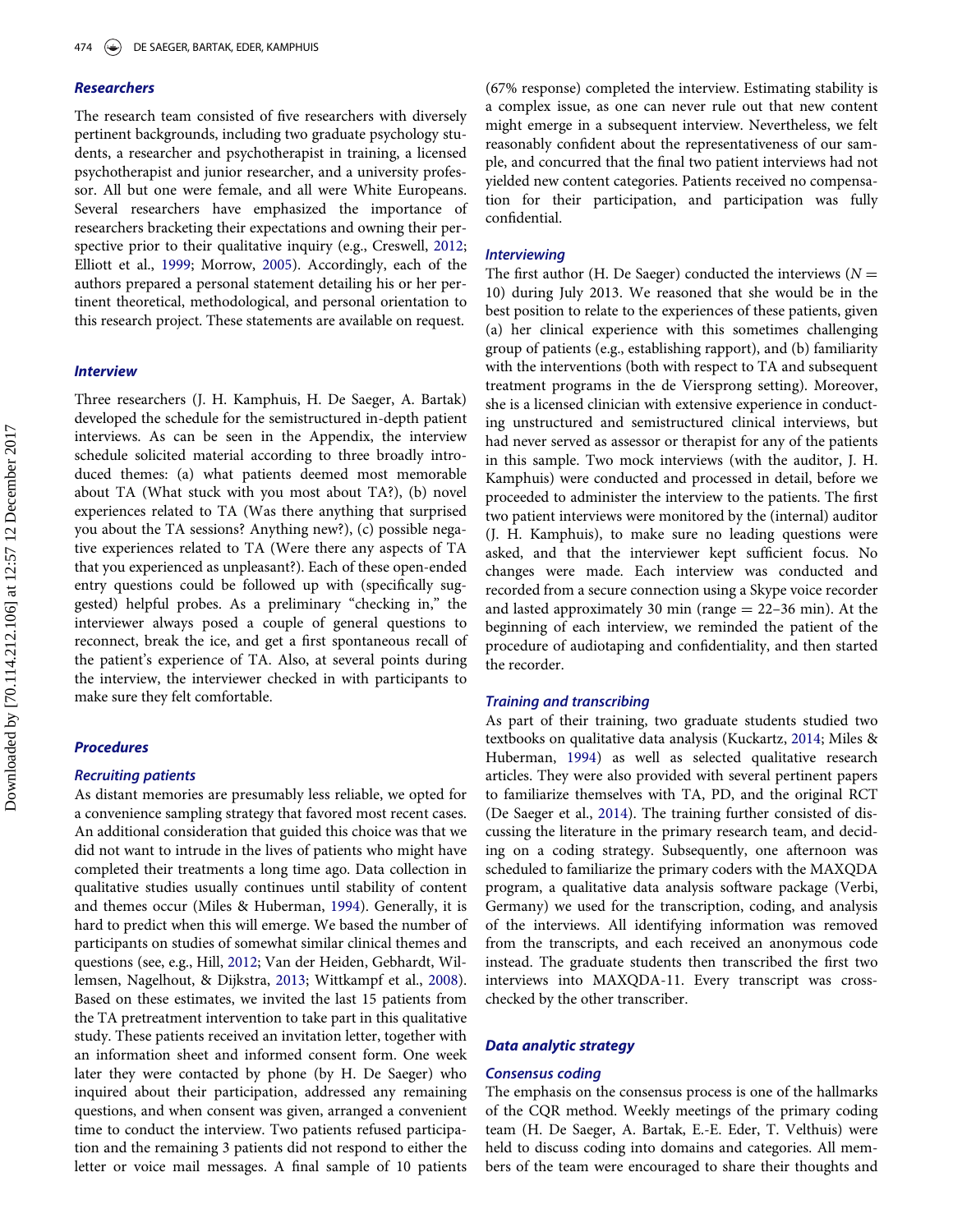feelings regarding the optimal organization and labeling of content. These meetings, in large part by telephone or Skype, were dynamic and spirited, but took shape without major conflict. Critical views on coding decisions could be expressed in an atmosphere of mutual respect. Senior members did not claim expert status, but encouraged the student members to express their opinions freely. Returning to the original data frequently helped to resolve discrepancies and to verify results. Throughout this process, team members kept memos and produced a weekly report to document and constantly review the evolution of ideas and decisions.

### Identification of and assignment to domains

A review of the relevant literature, our research questions, the interview guide, and data from the interviews of the first two cases provided the point of departure for identifying a "start list" of domains (Miles & Huberman, [1994\)](#page-8-9), which was then continually modified throughout the consensus process to reflect the data more accurately. This "start list" was developed by J. H. Kamphuis, H. De Saeger, and A. Bartak, and consisted of (a) perception of self, (b) relationship aspects, (c) novel experience or key moment in TA, and (d) negative experiences related to TA. After several revisions, we finally identified the following domains: (a) relationship aspects, (b) new insight into personal dynamics, (c) sense of empowerment, (d) validation of self, (e) novel experiences (doubly coded; as such, and attributed with a content category), and finally (f) negative experiences related to TA. The primary team coded all relevant text segments and meaning units into one or more domains, first independently, and then by consensus, while keeping memos for guiding the next step of clustering ideas within each domain into categories.

## Cross-analyses and development of categories

By comparing, contrasting, and clustering the responses within each domain across all cases, we arrived at coherent themes or categories of different levels of abstraction, which were later translated into our final coding system. We used a doubly layered consensus procedure: First, the two graduate students reached consensus in their cross-analysis, which served as input for the (second layer) discussion with the two senior members of the primary coding team to reach overall consensus. Throughout this process we kept revising the domains and categories (e.g., changed titles, collapsed or divided domains and categories, etc.) to ensure representativeness of the data. To illustrate this, the initial categories of profound listening and attention were collapsed into interest in details of personal history and context, which after discussion was relabeled to better convey its content to being heard from a personal perspective. All team members reviewed and discussed the results of the final cross-analysis to confirm consensual decisions until all were satisfied with the final product.

### Internal audit

The auditor (J. H. Kamphuis) examined the degree to which the content matched the assigned domain, and provided feedback on the wording of the domains. The same process was followed in the cross-analysis phase. Feedback was then discussed with the primary coding team, and several revisions were made.

## Feedback from external auditor

An external referent was invited to read and study four interview transcripts, and to appraise to what extent she judged the interview material and the domains and categories to match. Specifically, we invited a senior licensed psychiatrist from a Belgian psychiatric center providing care for patients with severe Axis I and Axis II conditions. She believed that the identified content themes provided an accurate characterization of the patient reports. In her judgment, one interview contained all themes, whereas the other interviews included only one to three clearly recognizable themes. Overall, she felt she was able to reconstruct how the findings related to the data and was impressed with how well patients were able to mentalize about the TA experience.

## **Results**

Across the 10 interviews, 175 interview segments were coded. Of these, 145 (82.9%) applied to four main domains, which accordingly emerged as the main thematic content of the patients' responses to our queries: (a) relationship aspects, (b) new insight into personal dynamics, (c) sense of empowerment, and (d) validation of self. Twenty-two text segments related to novel experiences, which were doubly coded (both as general domain, and as answers to the separately probed for novel experiences). Following the CQR methodology (Hill et al., [2005](#page-7-11)), we assigned general, typical, and variant labels of our content. We considered domains to be general if they applied to all or all but one interview, typical if they applied to five to eight interviews, and variant if they applied to two to four interviews. [Table 1](#page-5-0) provides a summary of the frequency of the specific domains and categories. In what follows, we first describe these domains and categories as we defined them, and then illustrate each with one or more typical quotes from the interviews.

## Relationship aspects

Several aspects of the relationship with the TA assessor were reported by the patients as memorable. As can be seen from [Table 1](#page-5-0), overall, many segments were related to positive feelings about the therapeutic relationship (e.g., the therapist being described as warm, kind, pleasant; positive feelings about the relationship with assessor subcategory). Reports of collaboration, equality, and validation were evident, sometimes in notable contrast to previous experiences in their treatment history. The following excerpt serves to provide a global illustration of these issues:

Above all I was surprised by the luxury that opened up to me … the amount of attention that I was given then. And the fact that such an extensive and good report was written, [and] the number of tests that I did then. … It was actually heart-warming that this happened. I found that … [patient becomes emotional] … that was actually not acceptable, that so much attention was going out to me. (Male, 53)

Several typical subcategories emerged within this domain that deserve further exposition, including (a) being heard from a personal perspective, and (b) being treated as an equal.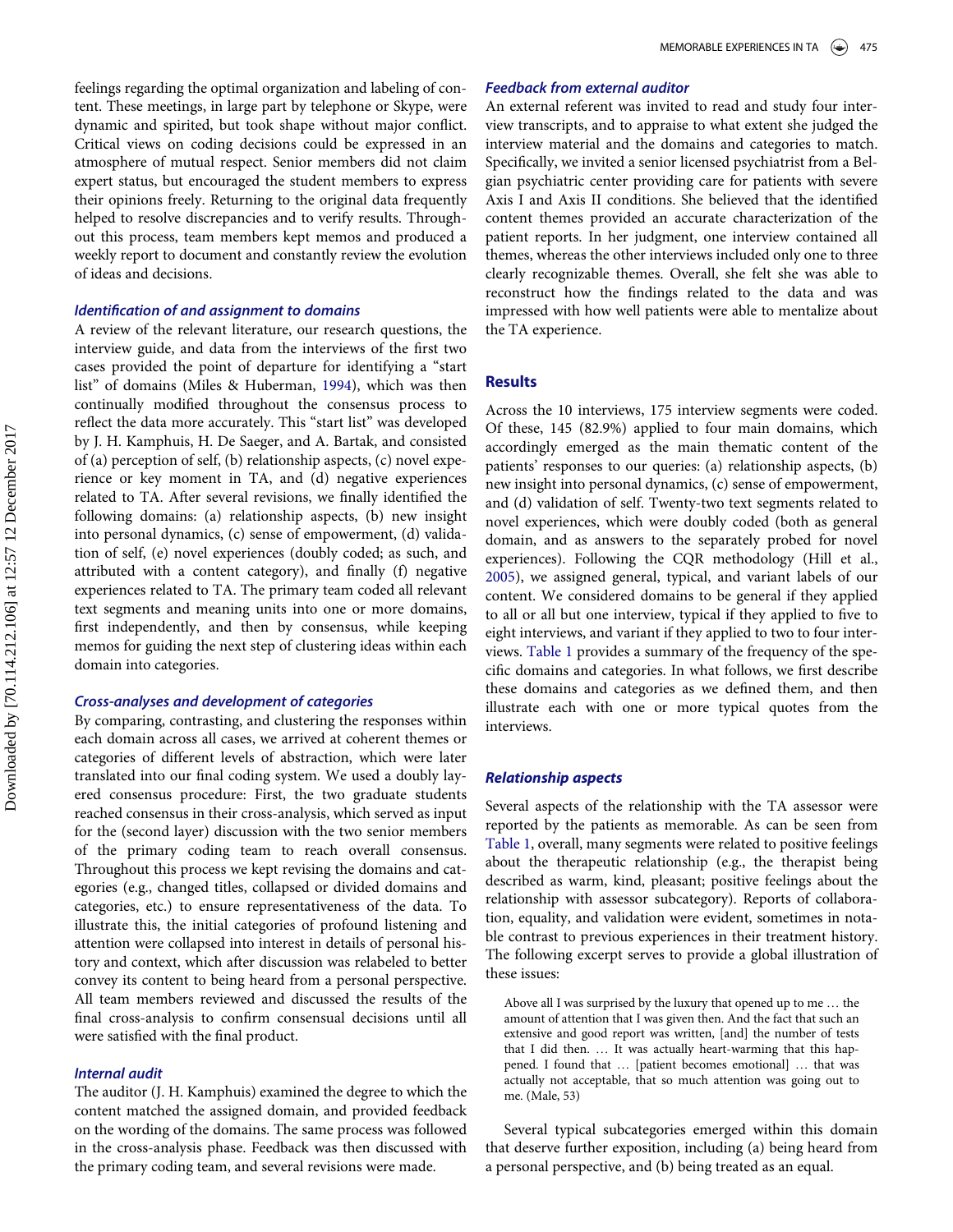Table 1. Final domains and subcategories, organized into general, typical, and variant.

| Domains                                                      | Categories                                      | Type           |
|--------------------------------------------------------------|-------------------------------------------------|----------------|
| Relationship aspects                                         | Working together throughout<br>the intervention | Variant        |
|                                                              | Being heard from a personal<br>perspective      | General        |
|                                                              | Explanation                                     | Variant        |
|                                                              | Being treated as an equal                       | <b>Typical</b> |
|                                                              | Perceived guidance                              | Variant        |
|                                                              | Positive feeling about                          | <b>Typical</b> |
|                                                              | relationship with assessor                      |                |
| New insight into personal                                    | Insight                                         | <b>Typical</b> |
| dynamics                                                     | Deepening                                       | <b>Typical</b> |
|                                                              | Focusing                                        | <b>Typical</b> |
|                                                              | Organizing information                          | Variant        |
| Sense of empowerment                                         | Self-confirmation                               | <b>Typical</b> |
|                                                              | Motivation, stimulation                         | Variant        |
|                                                              | Hope                                            | Variant        |
|                                                              | Getting started                                 | <b>Typical</b> |
| Validation of self (VoS)                                     | VoS: Letter                                     | <b>Typical</b> |
|                                                              | VoS: In-session                                 | <b>Typical</b> |
| Novel experiences                                            |                                                 | General        |
| Negative experiences related<br>to Therapeutic<br>Assessment |                                                 | <b>Typical</b> |

<span id="page-5-0"></span>Note. We defined categories to be general if they applied to all or all but one interview, typical if they applied to 5 to 8 interviews, and variant if they applied to 2 to 4 interviews.

## Being heard from a personal perspective

Patients reported that the therapists also paid careful attention to aspects of their personal perspective, history, or context, which again had been rather lacking in previous therapeutic encounters.

And all the other [therapists] exclusively focused on or asked about the depressive symptoms, even though they could have gotten so much more out of all these questionnaires, like you do; you derived much more [from the questionnaires] than just the basics; and [as a patient], you notice this. (Female, 48)

They [the TA therapist] first pay attention to who you are, what your character is, what kind of person, and what kinds of things you have experienced, you know … At the previous [mental health] center, it was much more superficial. (Female, 43)

### Being treated as an equal

In addition to emphasizing the collaborative nature, patients perceived the relationship as remarkably equal, with some noting this as different from previous experiences in mental health settings. Specific aspects that were mentioned include the use of "normal human language" (no jargon), and more akin to a dialogue than to unilateral information gathering. They described the intervention as a true "joined venture," with both participants being essential to the outcome. The following vignettes might illustrate this best.

### New insight into personal dynamics

Patients reflected on the fact that they had gained new, deeper, or more focused insights or new attitudes about personal dynamics. The following excerpts illustrate this.

The most important finding that I remember is that I do not experience distress from my behavior, but that [people in my] environment do. … I was so egoistic and egocentric that it did not cause me any trouble. (Male, 30, insight)

I learned there that there is a big difference in the way I act and the way I feel and how confusing that must be to others. (Male, 30, insight)

It was not … that emotion is wrong! You have to learn to deal with it. She [the TA therapist] took the time to listen to my emotions and helped me gain deeper insight into why I felt what I felt. (Female, 43, deepening)

Or, to better keep my focus. Especially because sometimes it makes a big difference whether you are working in therapy, and say, outside of therapy. Life goes on there. At the end I received this letter, about of all that we had done and achieved in the assessment. I could then return to this letter to read … to return to the focus. (Male, 52, focusing)

#### Sense of empowerment

Patients reported in various ways how they felt empowered by the TA experience, and became ready to get started with treatment. The following excerpts serve to illustrate the types of verbalizations we coded as such.

I became aware that I didn't have to isolate myself, that I was capable of taking personal responsibility, that I could face my problems. (Male, 30, self-confirmation)

I noticed later in [subsequent] therapy that I had more self-confidence compared to my group members, as if I was less busy searching for … [approval] (Male, 53, self-confirmation)

I experienced [in TA] … that I AM capable of sharing my personal opinion. (Male, 30, getting started)

## Validation of self

TA patients frequently reported that it was important to them that the assessor provided them with good veridical, validating feedback in sessions and by means of test feedback or the narrative report (in TA usually formatted as a personal letter). The following excerpts serve to illustrate this aspect.

Yes, also validation, actually … recognition of what I felt … that I am not—not … a crybaby or overacting … that I, that I was actually allowed to feel what I felt. (Male, 52, validation of self: in session)

The therapist gave me a narrative that fit me completely. … Afterwards she even wrote it in a letter. I had no more questions about myself. I just had to look at the letter. (Female, 37, validation of self: letter)

The tests indicated things about both certain aspects of vulnerability, and also certain aspects of personal strengths. I actually rather liked it that this more complete picture became available to my therapist. (Female, 37, validation of self: letter)

#### Novel experiences in TA

Novel experiences were explicitly solicited according to the interview schedule (see Appendix). Moreover, spontaneously offered novel content was also coded as such, provided the patient specifically indicated these as novel; for example, "for

The [assessment] questions … that I was expected to phrase them myself, and that they needed my approval, word for word ... To her [the TA therapist], it did not matter what the questions [turned out to be], as long as I was happy with them. (Male, 30)

The collaborative discussion of the test findings, and whether or not these fit according to me. And that when I did not recognize myself in a test finding, I did not get the feeling I was totally off or wrong. (Female, 37)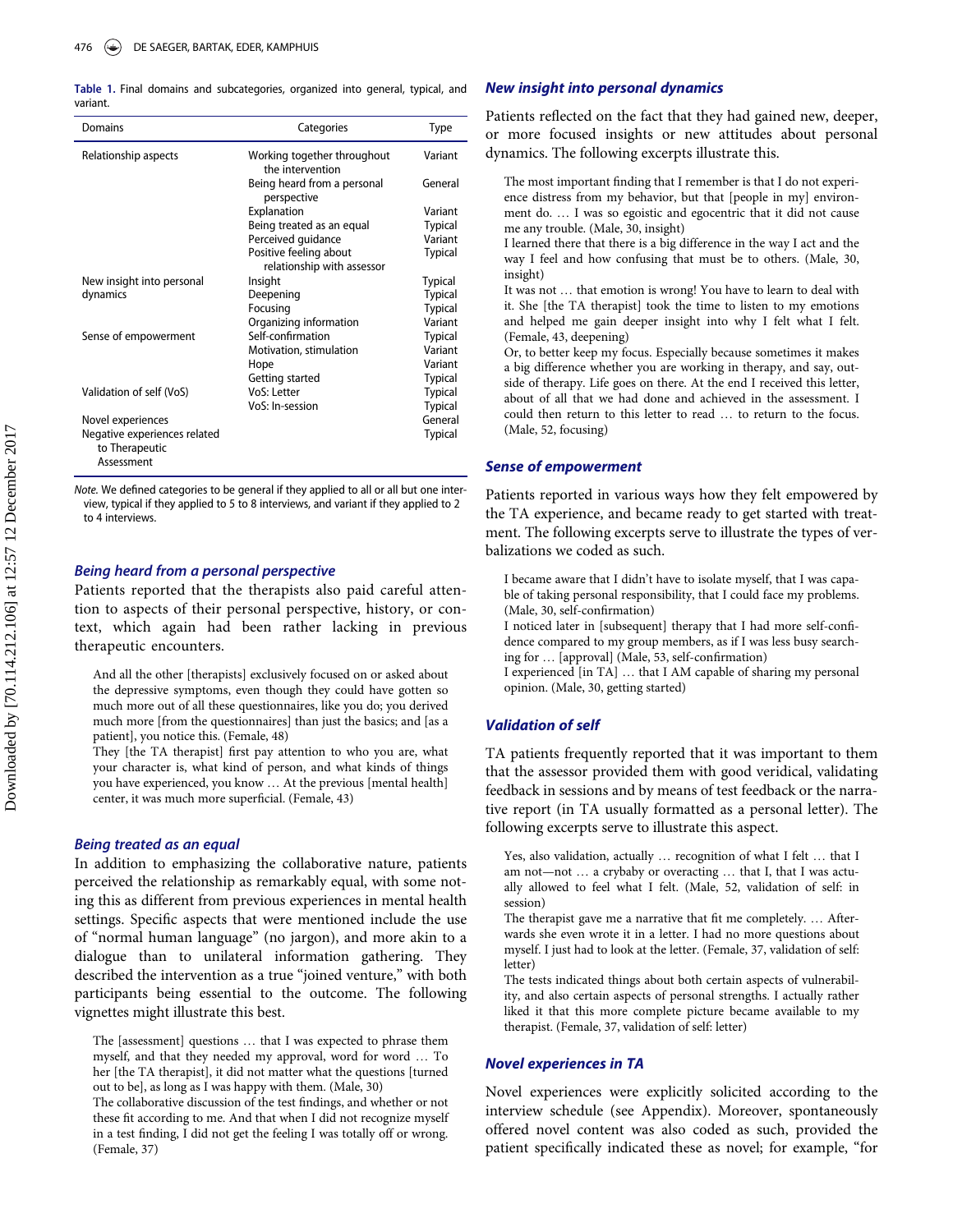the first time I …." As previously noted, several patients reported aspects of the relationship with the TA therapist as new or unfamiliar. They particularly emphasized the equality in the relationship with the assessor as a novel experience. The true collaboration and the sustained empathy were also reported as surprising. The following excerpt illustrates this.

I was asked more about myself, about my personal experiences and … yes, how I, myself, really perceived things … in contrast to what I have experienced [in treatment] before sometimes … that when you give a sketch of your biography you become immediately labeled in one way or another. (Female, 37)

#### Negative experiences related to TA

Negative experiences were few, and mostly not related to TA proper, but concerned the frustration of being referred back to the waiting list (as opposed to subsequent treatment) after completing TA. Patients were ready to start treatment, and felt "opened up," but unfortunately treatment groups were not always immediately open to new members. Also, one patient wondered "why all these tests [were needed]."

#### **Discussion**

The main objective of this study was to elucidate what patients deem memorable about TA, what it is that is novel about it to them, and what they experience as negative. As became evident from the interviews, our sample of PD patients frequently reported gaining important new insights into personal dynamics, as well as a sense of validation and empowerment. Moreover, they frequently reflected on relational aspects of TA, particularly that of being heard from a personal perspective, and being treated as an equal and essential partner in a highly individualized undertaking. These relational aspects were also the most frequently mentioned new experiences. Negative experiences related to TA were limited to logistical constraints of the original RCT: People reported being ready to take on therapy, but were frequently referred back to the waiting list.

Patients with personality pathology frequently exhibit strong ambivalence about change and treatment, are often attributed with limited capacity for introspection, and tend to hold extreme, as well as rigid, cognitions about self and others that burden their interpersonal relationships (Emmelkamp & Kamphuis, [2007\)](#page-7-12). In this respect, it is especially noteworthy that our sample commented on new self-awareness, gained self-confidence, and the relationship with the assessor. Moreover, although this sample generally had extensive experiences with a diversity of mental health professionals (more than 80% had more than 5 years of therapy before coming to de Viersprong), TA still offered novel experiences, and particularly a novel relationship model to them. In line with literature on psychotherapy (Horvath, [2000](#page-8-12); Lambert, Hansen, & Finch, [2001\)](#page-8-13), the nature of the relationship with the therapist or assessor seems to be highly salient to the patients. Overwhelmingly, their reports paint the picture of an emotionally intense, collaborative relationship in which they felt attended to and taken seriously. Presumably, if these patients, often characterized by significant attachment problems, can be helped to develop a positive alliance in such a short time (i.e., four sessions), they might start their subsequent therapy with more optimistic outcome expectations. To be sure, the extent to which these factors are predictive of positive outcomes should be put to the test in, for example, the type of (replicated) single-case experimental designs put forward by Smith and others (e.g., Smith, [2012;](#page-8-14) Smith, Handler, & Nash, [2010\)](#page-8-15), preferably with planned longterm follow-up moments in subsequent treatment.

Several points of convergence are notable between this study and the findings of the (to our knowledge) only other in-depth qualitative study on patient (and assessor) experiences (Ward, [2008](#page-8-3)). Although departing from a traditional IGA (Ward, [2008](#page-8-3)), patients in both studies regarded the specificity and personalized nature of analysis as significant, as well as the associated empowerment it generated. Another similarity was the sense of feeling personally and empathically understood and the appreciation for the sense of collaboration. Tentatively, it seems that the IGA assessees attributed this more to special qualities of the assessor, whereas TA assessees perceived it more as a relational phenomenon. Interestingly, in contrast to regular assessment, none of the TA participants commented on the processing of discordant or unwanted results. Because this theme did not show up in this analysis, processing of discordant results might be less of an issue for patients in TA. However, this finding might also be explained by differences in the domains of assessment (e.g., neuropsychological performance and scholastic achievement vs. personality and functioning).

Our findings are also reminiscent of the therapeutic mechanisms of self-verification/self-enhancement, and self-discovery/ self-efficacy proposed by Finn and Tonsager [\(1997\)](#page-7-2). The domain validation of self appears closely related to the mechanism of self-verification. Also, patients certainly reported experiences of emerging mastery (empowerment), which echoes the self-efficacy mechanisms proposed by Finn and Tonsager. Such reports are consistent with the pioneering research by Adler [\(2012\)](#page-7-13), who observed increased agency preceding improvements in health in patients' narrative identity development across the course of psychotherapy. As such, they hearken back to much earlier theorizing by social cognitive researchers in psychopathology in general (most notably Bandura's self-efficacy research; Bandura, [1988\)](#page-7-14). Likewise, the experiential theme of new insight into personal dynamics appears related to the mechanism of self-discovery. Finally, consistent with the proposed mechanism of self-enhancement, patients frequently reported on experiencing true collaboration on personal change in the domains they deemed important, which for many was considered novel to their treatment experience.

At a more general level, these findings underscore the complexity of the issue of what constitutes clinically significant treatment outcomes (Kazdin, [1999](#page-8-16), [2001\)](#page-8-17). Most extant outcome research defines treatment outcome rather narrowly in terms of acute symptoms and diagnostic status. In the original RCT, no significant symptom reduction was observed (De Saeger et al., [2014\)](#page-7-0). However, this report strongly suggests that patients experienced TA as quite memorable, and consistent with the outcomes observed in the larger RCT, as positively affecting their treatment readiness and motivation. Such an analysis corresponds with the transtheoretical model of stages of (psychotherapeutic) change (Prochaska et al., [1994\)](#page-8-18).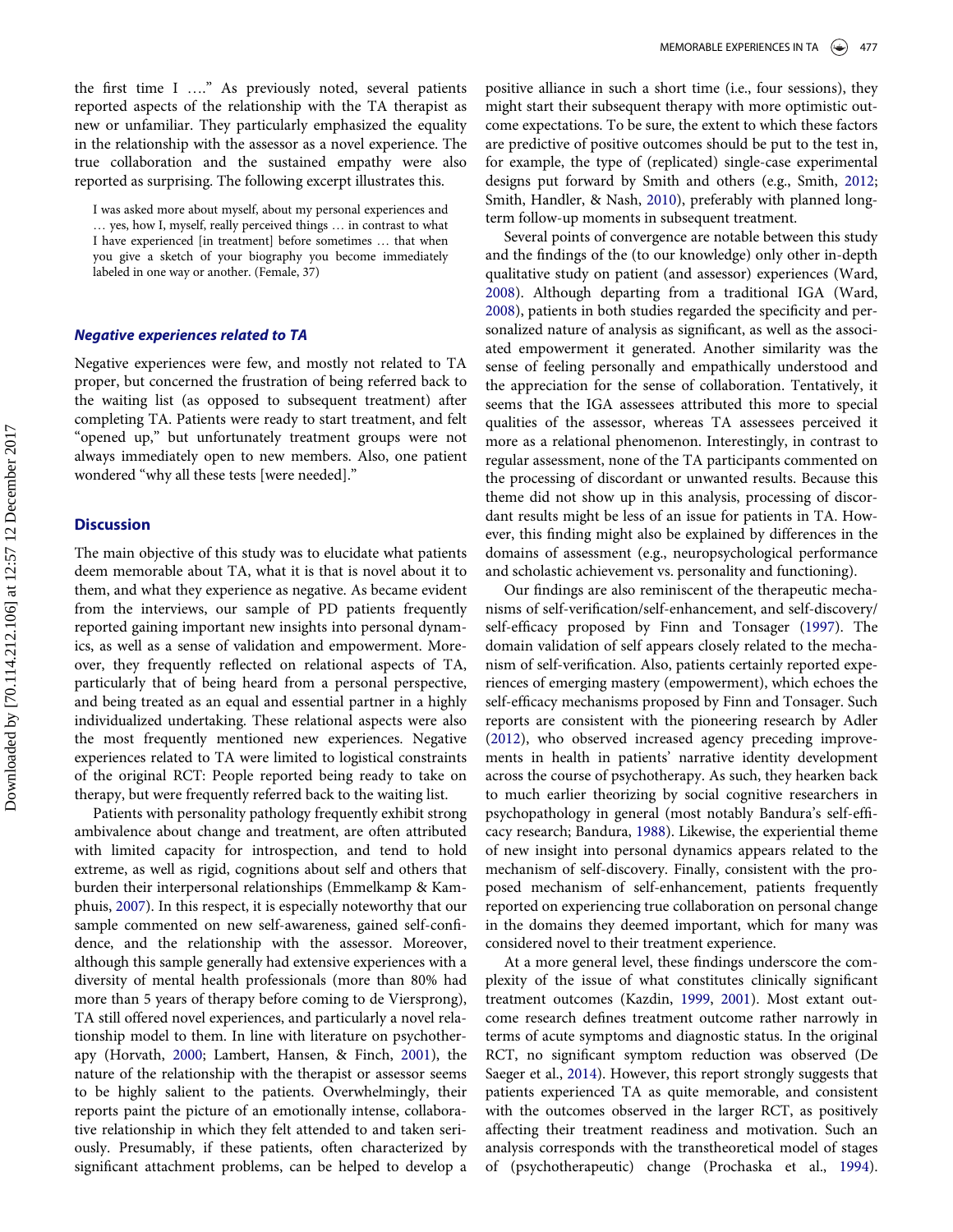According to this theory, patients can be in one of several stages of psychotherapeutic change: precontemplation, contemplation, preparation, action, and maintenance. Particularly relevant to TA in patients with PD might be the distinction between the precontemplation and the contemplation stages. As discussed previously in Finn and Kamphuis ([2006\)](#page-7-15), in the precontemplation stage, patients believe it is the environment or other people who need to do the changing, and they remain committed to their usual ways. In the contemplation stage, patients are aware of personal problems and are interested in whether these problems can be resolved and whether psychotherapy might be helpful. Of course, these conjectures are in need of empirical testing. A final recommendation for future research stems from a comment from our external reviewer on the integrity of our coding system. She suggested that it might be of interest to conduct another qualitative study into what TA assessors deem memorable or perhaps even transformative, much like the study by Ward [\(2008](#page-8-3)).

<span id="page-7-14"></span><span id="page-7-13"></span><span id="page-7-9"></span><span id="page-7-6"></span><span id="page-7-0"></span>Several limitations of this study deserve comment. First and foremost, the time elapsed since the TA experience was considerable. We conducted this study after all patients (except one, who was terminating treatment that particular week) had completed their subsequent treatment for PD. As a result, on average, we asked patients about their TA experiences about 1.5 years after completion. The question can be raised of how patients' recollections might have been influenced by the passage of time and their subsequent therapy experience. Trying to mitigate these concerns, the interviewer repeatedly reminded patients to report on TA; whenever there was a doubt if the content of the answer applied to TA or rather to subsequent treatment experiences, the content was not coded. On the other hand, the argument can be made that if experiences stay on patients' minds even after such a long period of time, the intervention was indeed meaningful to them. All interviewees reported vividly about their TA experiences, a point that was also noted by the independent external referent. For example, the majority of patients spontaneously offered the name of their assessor, provided detailed in-session examples, and sometimes mentioned where they kept the letters they had received at the end of the TA intervention.

<span id="page-7-15"></span><span id="page-7-12"></span><span id="page-7-10"></span><span id="page-7-7"></span><span id="page-7-4"></span><span id="page-7-3"></span>A second limitation is that these findings pertain to patients who were awaiting specialized psychotherapeutic treatment for PDs. Although this sample was drawn from a PD patient population, we hold that key clientele of TA frequently involves patients with the type of diffuse, intractable personal problems that involve complex personality dynamics. Whether different patient groups have similar experiences is ultimately an empirical question, worthy of further research.

<span id="page-7-11"></span><span id="page-7-8"></span><span id="page-7-5"></span><span id="page-7-2"></span><span id="page-7-1"></span>Finally, although conducted with great care, it should be acknowledged that our methodological approach came close but did not fully adhere to the CQR guidelines. Future researchers are advised to more rigorously pursue specific research designs that include formal procedures fostering trustworthiness of the data representation (e.g., systematic sampling and member checking procedures). The very clear guidelines provided by Hill and colleagues (Hill, [2012](#page-7-1); Hill et al., [2005\)](#page-7-11) could serve such qualitative researchers well, or one might opt for systematic case study or grounded theory approaches.

In conclusion, we strongly concur with Elliott et al. [\(1999\)](#page-7-7): "The aim of qualitative research is to understand and represent the experiences and actions of people as they encounter, engage and live through situations" (p. 216). We have been struck by how willing patients were to share their experiences with TA, and were highly gratified by what their perspective can yield beyond extant perceptions and ideas of practitioners, researchers, and theoreticians.

#### Acknowledgments

We would like to thank Tessa Velthuis for support with scoring the interviews, and Ann Berens for checking the integrity of our interview coding strategy.

## **References**

- Adler, J. M. (2012). Living into the story: Agency and coherence in a longitudinal study of narrative identity development and mental health over the course of psychotherapy. Journal of Personality and Social Psychology, 102, 367–389. doi[:10.1037/a0025289](http://dx.doi.org/10.1037/a0025289)
- Bandura, A. (1988). Self-efficacy conception of anxiety. Anxiety Research, 1, 77–98. doi:[10.1080/10615808808248222](http://dx.doi.org/10.1080/10615808808248222)
- Butcher, J. N., Dahlstrom, W. G., Graham, J. R., Tellegen, A., & Kaemmer, B. (1989). Minnesota Multiphasic Personality Inventory–2 (MMPI–2): Manual for administration and scoring. Minneapolis: University of Minnesota Press.
- Creswell, J. W. (2012). Educational research: Planning, conducting, and evaluating quantitative and qualitative research (4th ed.). Boston, MA: Pearson.
- De Saeger, H., Kamphuis, J. H., Finn, S. E., Verheul, R., Smith, J. D., van Busschbach, J. J. V., … Horn, E. (2014). Therapeutic Assessment promotes treatment readiness but does not affect symptom change in patients with personality disorders: Findings from a randomized clinical trial. Psychological Assessment, 26, 474–483. doi:[10.1037/a0035667](http://dx.doi.org/10.1037/a0035667)
- Elliott, R., Fischer, C. T., & Rennie, D. L. (1999). Evolving guidelines for publication of qualitative research studies in psychology and related fields. British Journal of Clinical Psychology, 38, 215–229. doi[:10.1348/](http://dx.doi.org/10.1348/014466599162782) [014466599162782](http://dx.doi.org/10.1348/014466599162782)
- Emmelkamp, P. M. G., & Kamphuis, J. H. (2007). Personality disorders. New York, NY: Psychology Press.
- Exner, J. E., Jr. (2009). A Rorschach workbook for the Comprehensive System (5th ed.). Ashville, NC: Rorschach Workshop.
- Finn, S. E. (2007). In our client's shoes: Theory and techniques of Therapeutic Assessment. Mahwah, NJ: Erlbaum.
- Finn, S. E., & Kamphuis, J. H. (2006). Therapeutic assessment Aith the MMPI–2. In J. N. Butcher (Ed.), MMPI–2: A practitioner's guide (pp. 165–191). Washington, DC: American Psychological Association.
- Finn, S. E., & Tonsager, M. E. (1992). Therapeutic effects of providing MMPI–2 test feedback to college students awaiting therapy. Psychological Assessment, 4, 278–287. doi:[10.1037/1040-3590.4.3.278](http://dx.doi.org/10.1037/1040-3590.4.3.278)
- Finn, S. E., & Tonsager, M. E. (1997). Information-gathering and therapeutic models of assessment: Complementary paradigms. Psychological Assessment, 9, 374–385. doi[:10.1037/1040-3590.9.4.374](http://dx.doi.org/10.1037/1040-3590.9.4.374)
- First, M., Gibbon, M., Spitzer, R. L., Williams, J. B. W., & Benjamin, L. S. (1997). User's guide for the Structured Clinical Interview for the DSM–IV Axis II personality disorders. Washington, DC: American Psychiatric Press.
- Fischer, C. T. (2006). Qualitative psychological research and individualized/collaborative psychological assessment: Implications of their similarities for promoting a life-world orientation. The Humanistic Psychologist, 34, 347–356. doi:[10.1207/s15473333thp3404\\_4](http://dx.doi.org/10.1207/s15473333thp3404_4)
- Hill, C. E. (Ed.). (2012). Consensual qualitative research: A practical resource for investigating social science phenomena. Washington, DC: American Psychological Association.
- Hill, C. E., Knox, S., Thompson, B. J., Williams, E. N., Hess, S. A., & Ladany, N. (2005). Consensual qualitative research: An update. Journal of Counseling Psychology, 52, 196–205. doi:[10.1037/0022-](http://dx.doi.org/10.1037/0022-0167.52.2.196) [0167.52.2.196](http://dx.doi.org/10.1037/0022-0167.52.2.196)